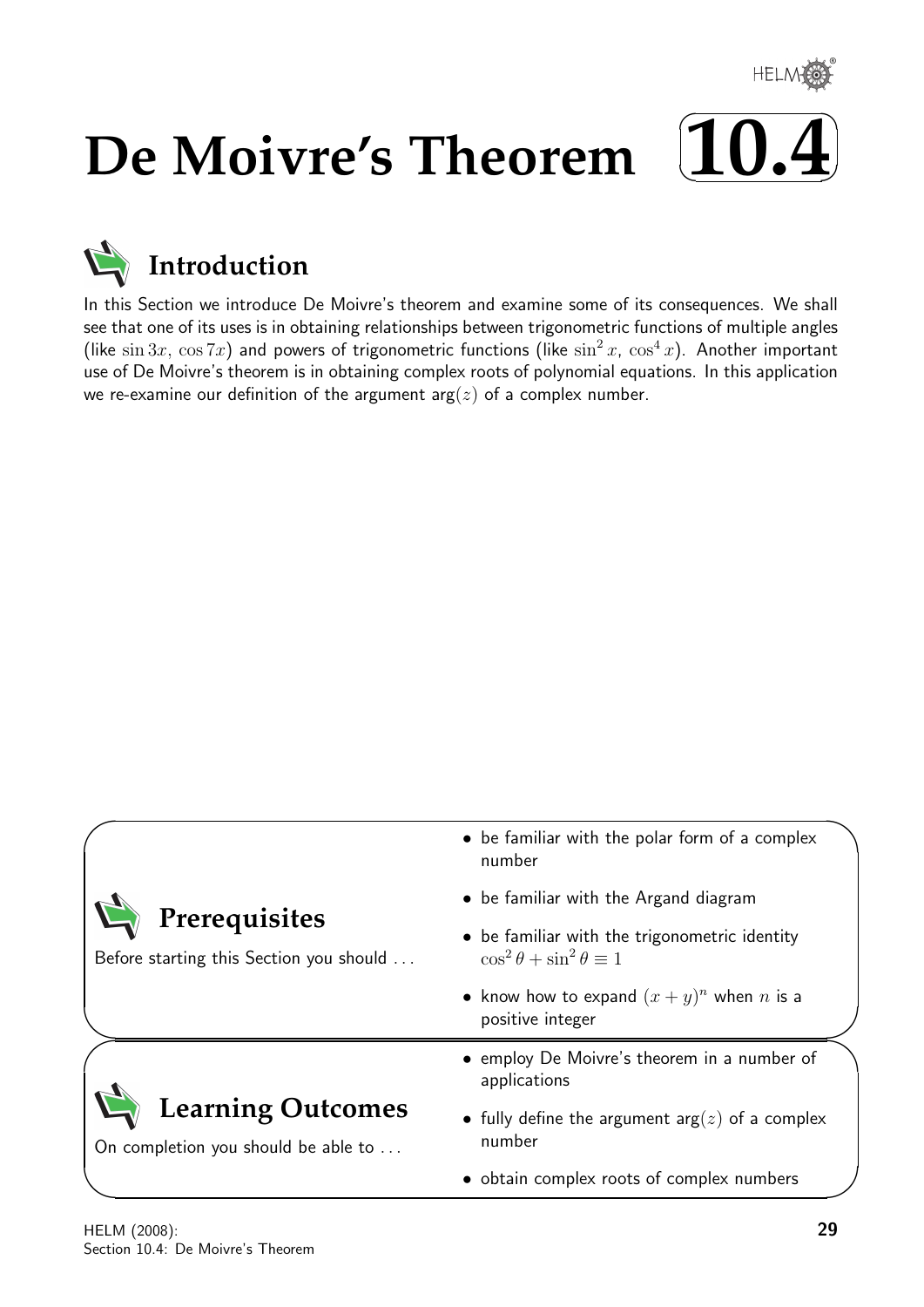## **1. De Moivre's theorem**

We have seen, in Section 10.2 Key Point 7, that, in polar form, if  $z = r(\cos \theta + i \sin \theta)$  and  $w = t(\cos \phi + i \sin \phi)$  then the product zw is:

 $zw = rt(\cos(\theta + \phi) + i\sin(\theta + \phi))$ 

In particular, if  $r = 1, t = 1$  and  $\theta = \phi$  (i.e.  $z = w = \cos \theta + i \sin \theta$ ), we obtain

 $(\cos \theta + i \sin \theta)^2 = \cos 2\theta + i \sin 2\theta$ 

Multiplying each side of the above equation by  $\cos \theta + i \sin \theta$  gives

 $(\cos \theta + i \sin \theta)^3 = (\cos 2\theta + i \sin 2\theta)(\cos \theta + i \sin \theta) = \cos 3\theta + i \sin 3\theta$ 

on adding the arguments of the terms in the product. Similarly

 $(\cos \theta + i \sin \theta)^4 = \cos 4\theta + i \sin 4\theta.$ 

After completing  $p$  such products we have:

 $(\cos \theta + i \sin \theta)^p = \cos p\theta + i \sin p\theta$ 

where  $p$  is a positive integer.

In fact this result can be shown to be true for those cases in which  $p$  is a negative integer and even when  $p$  is a rational number e.g.  $p=\frac{1}{2}$  $\frac{1}{2}$ .



If  $p$  is a rational number:

 $(\cos \theta + i \sin \theta)^p \equiv \cos p\theta + i \sin p\theta$ 

This result is known as De Moivre's theorem.

Recalling from Key Point 8 that  $\cos \theta + i \sin \theta = e^{i\theta}$ , De Moivre's theorem is simply a statement of the laws of indices:

$$
(\mathrm{e}^{\mathrm{i}\theta})^p=\mathrm{e}^{\mathrm{i}p\theta}
$$

## **2. De Moivre's theorem and root finding**

In this subsection we ask if we can obtain fractional powers of complex numbers; for example what are the values of  $8^{1/3}$  or  $(-24)^{1/4}$  or even  $(1+i)^{1/2}$ ?

More precisely, for these three examples, we are asking for those values of  $z$  which satisfy

 $z^3 - 8 = 0$  or  $z^4 + 24 = 0$  or  $z^2 - (1 + i) = 0$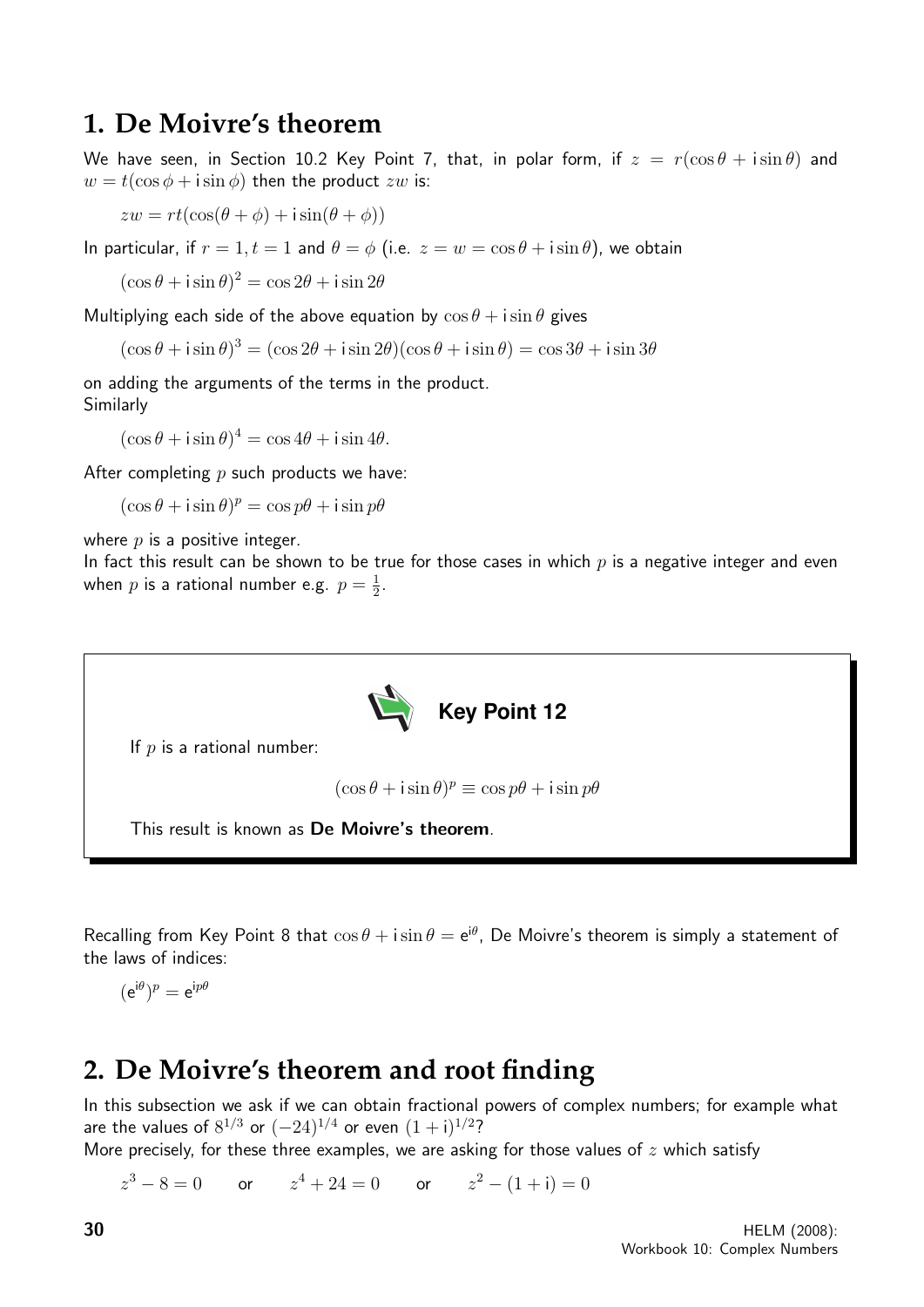

Each of these problems involve finding roots of a complex number.

To solve problems such as these we shall need to be more careful with our interpretation of  $arg(z)$ for a given complex number  $z$ .

#### **Arg(**z**) revisited**

By definition arg( $z$ ) is the angle made by the line representing  $z$  with the positive x-axis. See Figure 9(a). However, as the Figure 9(b) shows you can increase  $\theta$  by  $2\pi$  (or  $360^0$ ) and still obtain the same line in the xy plane. In general, as indicated in Figure 9(c) any integer multiple of  $2\pi$  can be added to or subtracted from  $arg(z)$  without affecting the **Cartesian form** of the complex number.





For example:

$$
z = 1 + i = \sqrt{2}(\cos{\frac{\pi}{4}} + i\sin{\frac{\pi}{4}})
$$
 in polar form

However, we could also write, equivalently:

$$
z = 1 + i = \sqrt{2}(\cos(\frac{\pi}{4} + 2\pi) + i\sin(\frac{\pi}{4} + 2\pi))
$$

or, in full generality:

$$
z = 1 + i = \sqrt{2}(\cos(\frac{\pi}{4} + 2k\pi) + i\sin(\frac{\pi}{4} + 2k\pi)) \qquad k = 0, \pm 1, \pm 2, \cdots
$$

This last expression shows that in the polar form of a complex number the argument of z,  $arg(z)$ , can assume infinitely many different values, each one differing by an integer multiple of  $2\pi$ . This is nothing more than a consequence of the well-known properties of the trigonometric functions:

$$
\cos(\theta + 2k\pi) \equiv \cos \theta, \qquad \sin(\theta + 2k\pi) \equiv \sin \theta \qquad \text{for any integer } k
$$

We shall now show how we can use this more general interpretation of  $arg(z)$  in the process of finding roots.

HELM (2008): Section 10.4: De Moivre's Theorem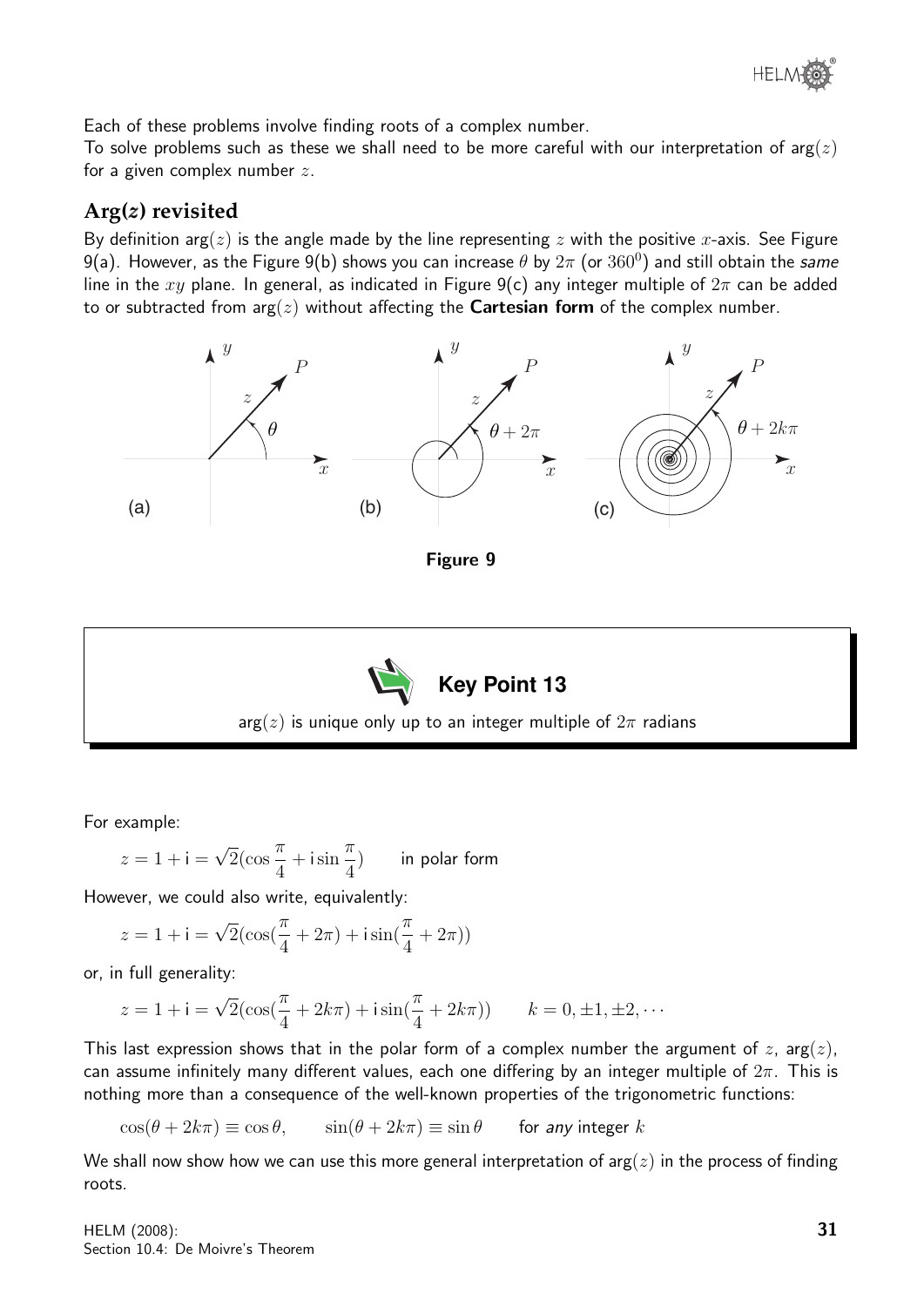

#### Solution

Solving  $z = 8^{1/3}$  for  $z$  is equivalent to solving the cubic equation  $z^3 - 8 = 0$ . We expect that there are three possible values of  $z$  satisfying this cubic equation. Thus, rearranging:  $z^3 = 8$ . Now write the right-hand side as a complex number in polar form:

$$
z^3 = 8(\cos 0 + i \sin 0)
$$

(i.e.  $r = |8| = 8$  and  $arg(8) = 0$ ). However, if we now generalise our expression for the argument, by adding an arbitrary integer multiple of  $2\pi$ , we obtain the modified expression:

$$
z^{3} = 8(\cos(2k\pi) + i\sin(2k\pi)) \qquad k = 0, \pm 1, \pm 2, \cdots
$$

Now take the cube root of both sides:

$$
z = \sqrt[3]{8}(\cos(2k\pi) + i\sin(2k\pi))^{\frac{1}{3}}
$$
  
=  $\sqrt[3]{8}(\cos\frac{2k\pi}{3} + i\sin\frac{2k\pi}{3})$  using De Moivre's theorem.

Now in this expression  $k$  can take any integer value or zero. The normal procedure is to take three consecutive values of k (say  $k = 0, 1, 2$ ). Any other value of k chosen will lead to a root (a value of  $z$ ) which repeats one of the three already determined.

So if 
$$
k = 0
$$
  $z_0 = 2(\cos 0 + i \sin 0) = 2$   
\n $k = 1$   $z_1 = 2(\cos \frac{2\pi}{3} + i \sin \frac{2\pi}{3}) = -1 + i\sqrt{3}$   
\n $k = 2$   $z_2 = 2(\cos \frac{4\pi}{3} + i \sin \frac{4\pi}{3}) = -1 - i\sqrt{3}$ 

These are the three (complex) values of  $8^{\frac{1}{3}}$ . The reader should verify, by direct multiplication, that  $(-1+i\sqrt{3})^3 = 8$  and that  $(-1-i\sqrt{3})^3 = 8$ .

The reader may have noticed within this Example a subtle change in notation. When, for example, we write  $8^{1/3}$  then we are expecting  $\bm{\mathrm{three}}$  possible values, as calculated above. However, when we we write 8<sup>-75</sup> then we are expecting **three** possible values, as calculated above. H<br>write ∛8 then we are only expecting **one** value: that delivered by your calculator.

Note the two complex roots are complex conjugates (since  $z^3 - 8 = 0$  is a polynomial equation with real coefficients).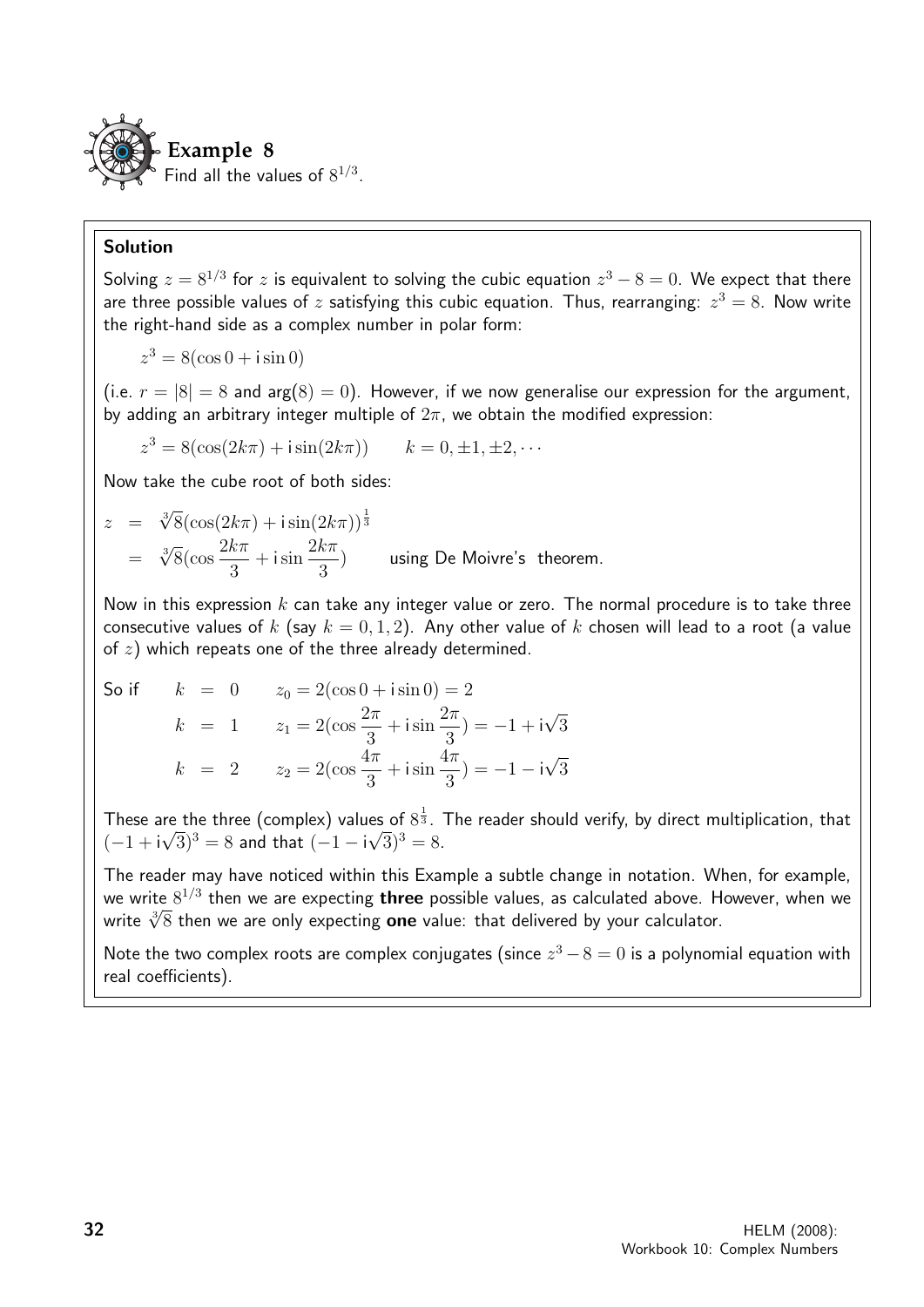

In Example 8 we have worked with the polar form. Precisely the same calculation can be carried through using the exponential form of a complex number. We take this opportunity to repeat this calculation but working exclusively in exponential form.

Thus

$$
z^3 = 8
$$
  
=  $8e^{i(0)}$  (i.e.  $r = |8| = 8$  and  $arg(8) = 0$ )  
=  $8e^{i(2k\pi)}$   $k = 0, \pm 1, \pm 2, \cdots$ 

therefore taking cube roots

 $z = \sqrt[3]{8} [e^{i(2k\pi)}]^{\frac{1}{3}}$  $=\sqrt[3]{8}e^{\frac{i2k\pi}{3}}$  using De Moivre's theorem.

Again  $k$  can take any integer value or zero. Any three consecutive values will give the roots.

So if 
$$
k = 0
$$
  $z_0 = 2e^{i0} = 2$   
\n $k = 1$   $z_1 = 2e^{\frac{i2\pi}{3}} = -1 + i\sqrt{3}$   
\n $k = 2$   $z_2 = 2e^{\frac{i4\pi}{3}} = -1 - i\sqrt{3}$ 

These are the three (complex) values of  $8^{\frac{1}{3}}$  obtained using the exponential form. Of course at the end of the calculation we have converted back to standard Cartesian form.



Following the procedure outlined in Example 8 obtain the two complex values of  $(1+i)^{1/2}$ .

Begin by obtaining the polar form (using the general form of the argument) of  $(1 + i)$ :

#### Your solution

Answer

You should obtain  $1 + i =$  $\sqrt{2}(\cos(\frac{\pi}{4}))$ 4  $+ 2k\pi$ ) + isin( $\frac{\pi}{4}$ 4  $(+ 2k\pi)$ )  $k = 0, \pm 1, \pm 2, \cdots$ .

Now take the square root and use De Moivre's theorem to complete the solution:

#### Your solution